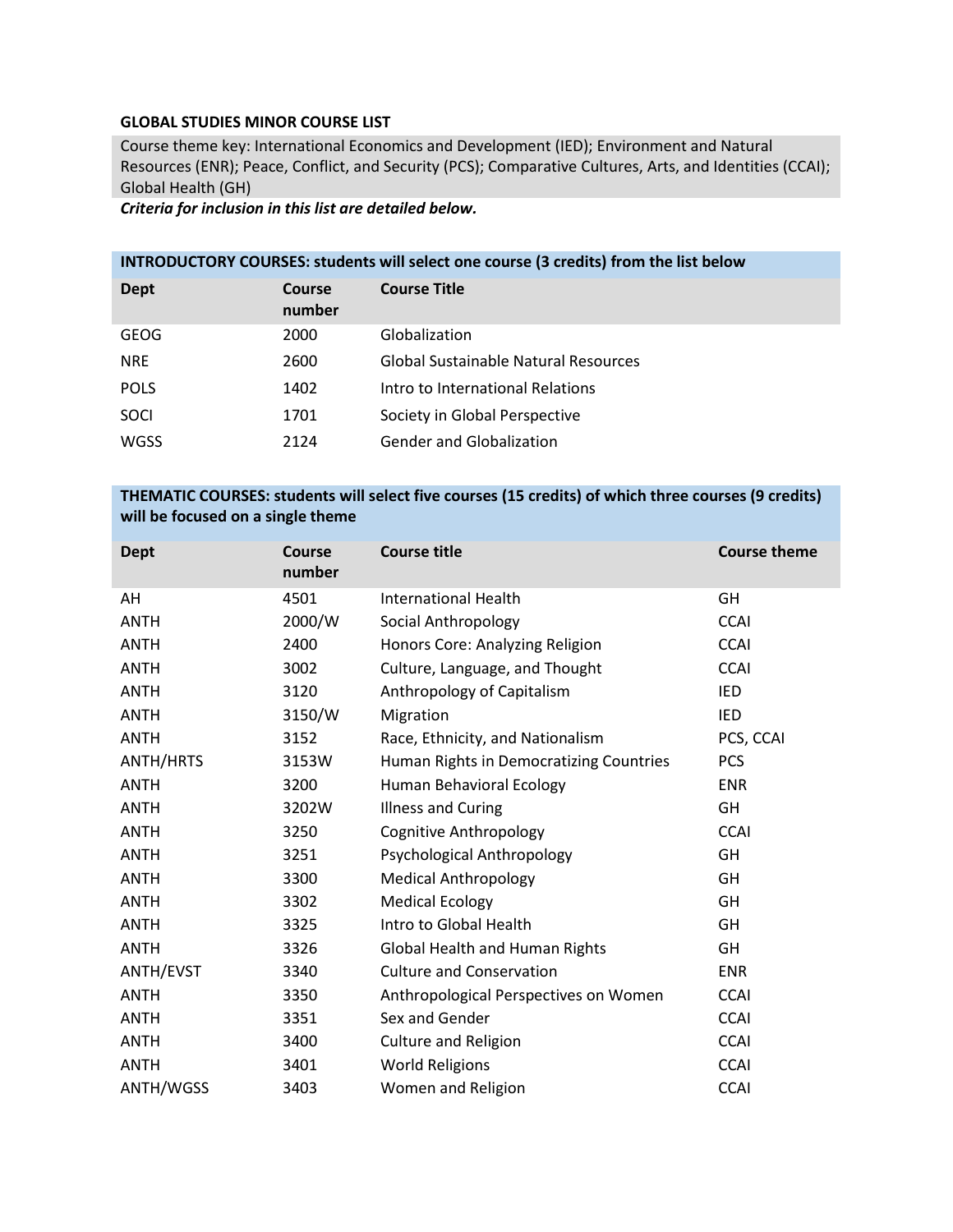| <b>ANTH</b>      | 3450W  | Anthropological Perspectives on Art                                         | <b>CCAI</b>    |
|------------------|--------|-----------------------------------------------------------------------------|----------------|
| <b>ANTH</b>      | 3522/W | <b>Ecological Anthropology Seminar</b>                                      | <b>ENR</b>     |
| ARE              | 3260   | <b>Food Policy</b>                                                          | IED, ENR       |
| ARE              | 4279   | <b>International Commodity Trade</b>                                        | IED            |
| ARE              | 4305   | Role of Agriculture and Natural Resources in<br><b>Economic Development</b> | IED, ENR       |
| ARE              | 4444   | Economics of Energy, Climate, and the<br>Environment                        | IED, ENR       |
| <b>ARTH</b>      | 3500W  | Urban Architecture: International<br>Perspectives                           | <b>CCAI</b>    |
| <b>BADM/HRTS</b> | 3252   | Corporate Social Impact and Responsibility                                  | IED            |
| <b>BADM/HRTS</b> | 3254   | <b>Business Solutions to Societal Challenges</b>                            | IED            |
| <b>BADM/MKTG</b> | 3370   | <b>Global Marketing Strategy</b>                                            | IED            |
| BADM/BLAW        | 3660   | <b>International Business Law</b>                                           | <b>IED</b>     |
| <b>CLCS</b>      | 2201   | Intercultural Competency towards Global<br>Perspectives                     | <b>CCAI</b>    |
| COMM             | 4430   | <b>International Communication and Conflict</b>                             | <b>PCS</b>     |
| COMM             | 4450W  | <b>Global Communication</b>                                                 | <b>CCAI</b>    |
| COMM             | 4460   | <b>Cross-Cultural Communication</b>                                         | <b>CCAI</b>    |
| COMM             | 4802   | Cultural and Global Diversity in Advertising                                | <b>CCAI</b>    |
| DRAM/HRTS        | 3139   | Theatre and Human Rights                                                    | <b>CCAI</b>    |
| <b>DRAM</b>      | 3401   | <b>Costume History</b>                                                      | <b>CCAI</b>    |
| <b>DRAM</b>      | 4152   | World Film                                                                  | <b>CCAI</b>    |
| <b>ECON</b>      | 2440   | Economics of the Global Economy                                             | IED            |
| <b>ECON</b>      | 3421/W | <b>International Trade</b>                                                  | IED            |
| <b>ECON</b>      | 3422   | <b>International Finance</b>                                                | <b>IED</b>     |
| <b>ECON</b>      | 3473   | <b>Economic Development</b>                                                 | IED            |
| EEB              | 3205   | <b>Current Issues in Environmental Science</b>                              | ENR            |
| <b>ENGL</b>      | 2301/W | Anglophone Literatures                                                      | <b>CCAI</b>    |
| <b>ENGL</b>      | 3318   | Literature and Culture of the Third World                                   | <b>CCAI</b>    |
| <b>ENGL</b>      | 3319   | <b>Topics in Postcolonial Studies</b>                                       | <b>CCAI</b>    |
| ENGL/HRTS        | 3619   | Topics in Literature and Human Rights                                       | <b>CCAI</b>    |
| <b>ENGL/HRTS</b> | 3631   | Literature, Culture, and Humanitarianism                                    | <b>CCAI</b>    |
| <b>FINA</b>      | 2001   | <b>Global and Transcultural Forms</b>                                       | <b>CCAI</b>    |
| <b>FNCE</b>      | 4305   | <b>Global Financial Management</b>                                          | IED            |
| <b>FREN</b>      | 3218   | <b>Francophone Studies</b>                                                  | <b>CCAI</b>    |
| <b>GEOG</b>      | 2000   | Globalization                                                               | IED, ENR, CCAI |
| <b>GEOG</b>      | 2100   | <b>Economic Geography</b>                                                   | IED            |
| <b>GEOG</b>      | 2300   | Intro to Physical Geography                                                 | <b>ENR</b>     |
| <b>GEOG</b>      | 2400   | Intro to Sustainable Cities                                                 | ENR            |
| <b>GEOG</b>      | 3100   | Geography of Economic Development                                           | IED            |
| <b>GEOG</b>      | 3240   | Medical and Healthcare Geography                                            | GH             |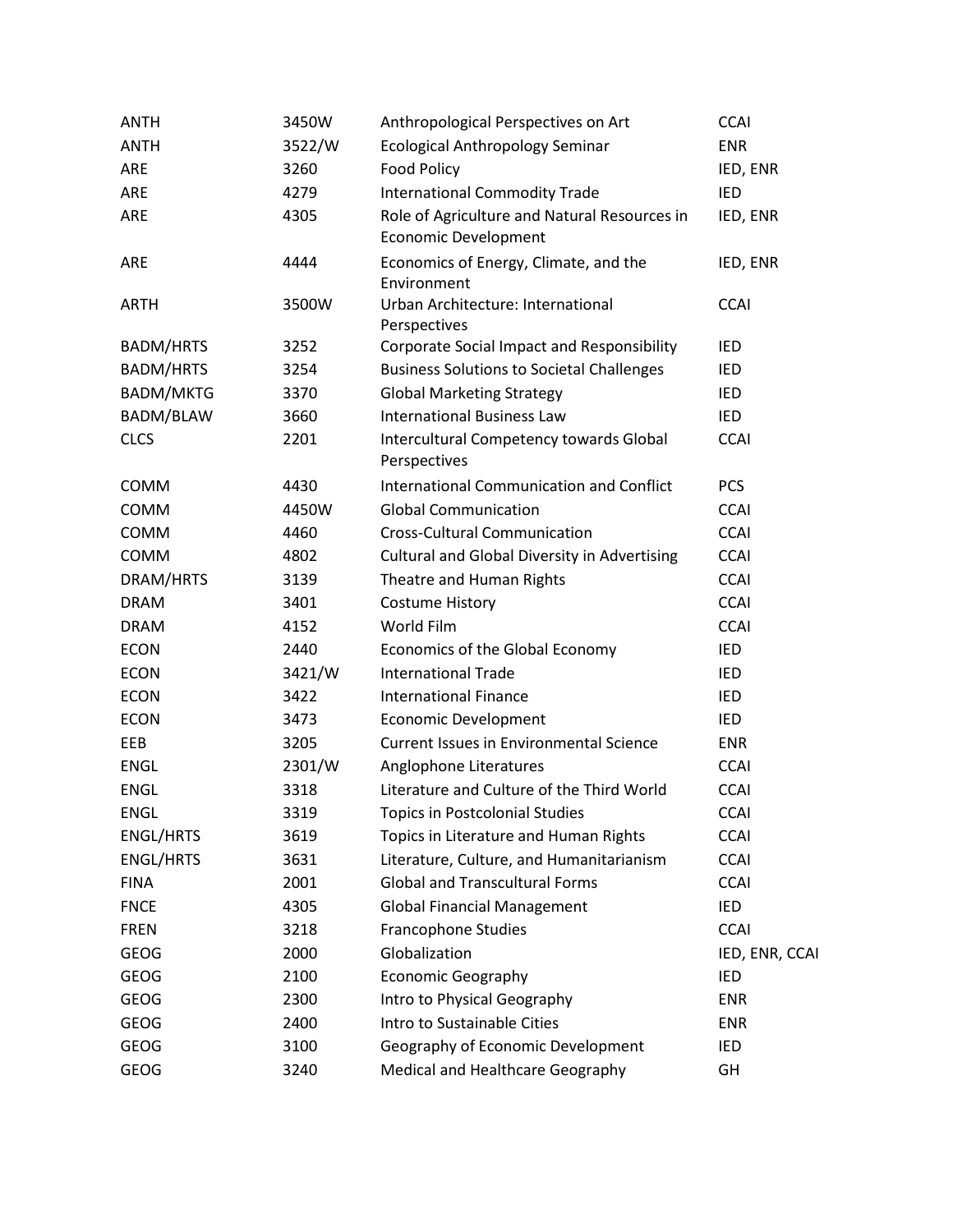| <b>GEOG</b>      | 3350   | Global Change, Local Action: A Geography of<br>Environmentalism                                             | <b>ENR</b>  |
|------------------|--------|-------------------------------------------------------------------------------------------------------------|-------------|
| <b>GEOG</b>      | 3410   | Human Modifications of Natural<br>Environments                                                              | <b>ENR</b>  |
| <b>GERM</b>      | 3258   | Germans in Africa, Blacks in German-Speaking<br><b>Countries. Colonial and Postcolonial</b><br>Perspectives | <b>CCAI</b> |
| HDFS/ANTH        | 3310   | Parent-Child Relations in Cross-Cultural<br>Perspective                                                     | <b>CCAI</b> |
| <b>HDFS</b>      | 3350   | <b>Comparative Family Policy</b>                                                                            | <b>CCAI</b> |
| HIST/MAST        | 2210   | History of the Ocean                                                                                        | <b>ENR</b>  |
| <b>HIST</b>      | 2240   | History of War in the Modern World                                                                          | <b>PCS</b>  |
| HIST/HRTS        | 3201   | The History of Human Rights                                                                                 | <b>PCS</b>  |
| HIST/HRTS        | 3202   | <b>International Human Rights</b>                                                                           | <b>PCS</b>  |
| <b>HIST</b>      | 3203   | History of the Family (also HDFS 3423)                                                                      | <b>CCAI</b> |
| HIST/AFRA        | 3206   | <b>Black Experience in the Americas</b>                                                                     | <b>CCAI</b> |
| HIST/HRTS        | 3207   | Genocide after the Second World War                                                                         | <b>PCS</b>  |
| HIST / AFRA/LLAS | 3208   | Making the Black Atlantic                                                                                   | <b>CCAI</b> |
| <b>HIST</b>      | 3516   | Rise of the US Global Power                                                                                 | <b>PCS</b>  |
| <b>HIST</b>      | 3618   | Comparative Slavery in the Americas                                                                         | IED, CCAI   |
| HIST/LLAS        | 3660W  | History of Migration in Las Americas                                                                        | <b>CCAI</b> |
| <b>HIST</b>      | 3712   | The Middle East Crucible                                                                                    | <b>PCS</b>  |
| <b>HIST</b>      | 3810   | China and the West                                                                                          | PCS, CCAI   |
| <b>HIST</b>      | 3841   | Empire and Nation in South East Asia                                                                        | PCS, CCAI   |
| <b>HIST</b>      | 3845   | The Vietnam War                                                                                             | <b>PCS</b>  |
| <b>HIST</b>      | 3863   | War and Diplomacy in East Asia                                                                              | <b>PCS</b>  |
| HIST/LLAS/AASI   | 3875   | Asian Diasporas in the Americas                                                                             | <b>CCAI</b> |
| <b>HRTS</b>      | 3149   | Human Rights through Film                                                                                   | <b>CCAI</b> |
| <b>HRTS</b>      | 3200   | International Human Rights Law                                                                              | <b>PCS</b>  |
| <b>HRTS</b>      | 3420   | Being International: Geopolitics and Human<br>Rights                                                        | <b>PCS</b>  |
| <b>HRTS</b>      | 3475   | Economic Development and HRTS                                                                               | IED         |
| <b>HRTS</b>      | 3575   | Human Rights and Visual Culture                                                                             | <b>CCAI</b> |
| <b>LING</b>      | 3610W  | Language and Culture                                                                                        | <b>CCAI</b> |
| <b>MARN</b>      | 3000   | The Hydrosphere and Global Climate                                                                          | <b>ENR</b>  |
| <b>MGMT</b>      | 3225   | <b>International Business</b>                                                                               | IED         |
| <b>MUSI</b>      | 3421/W | Music in World Cultures                                                                                     | <b>CCAI</b> |
| <b>NRE</b>       | 2600   | <b>Global Sustainable Resources</b>                                                                         | <b>ENR</b>  |
| PHIL             | 3263   | Asian Philosophy                                                                                            | <b>CCAI</b> |
| <b>POLS</b>      | 3202/W | <b>Comparative Political Parties and Electoral</b><br>Systems                                               | <b>PCS</b>  |
| <b>POLS</b>      | 3203   | <b>Environmental Policy and Institutions</b>                                                                | <b>ENR</b>  |
| <b>POLS</b>      | 3205   | Voting Behavior and the Public Opinion<br>Around the World                                                  | <b>PCS</b>  |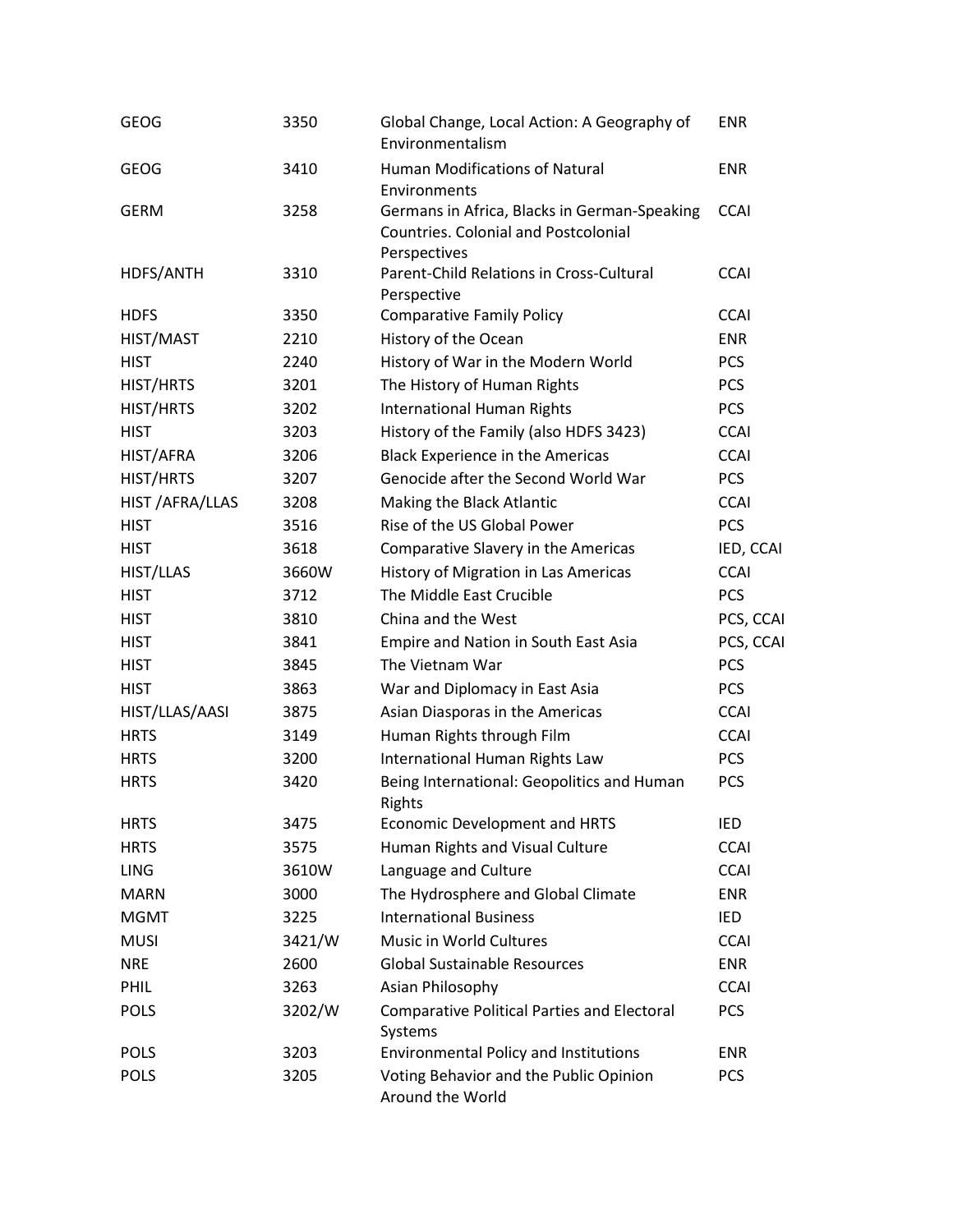| <b>POLS</b> | 3206   | <b>Comparative Political Economy</b>                                  | IED         |
|-------------|--------|-----------------------------------------------------------------------|-------------|
| <b>POLS</b> | 3208/W | Politics of Oil                                                       | ENR, IED    |
| <b>POLS</b> | 3209   | Sustainable Energy in 21 <sup>st</sup> Century                        | ENR, IED    |
| <b>POLS</b> | 3211/W | <b>Politics of Water</b>                                              | <b>ENR</b>  |
| POLS/HRTS   | 3212   | <b>Comparative Perspectives on Human Rights</b>                       | <b>PCS</b>  |
| <b>POLS</b> | 3214/W | <b>Comparative Social Policy</b>                                      | <b>CCAI</b> |
| POLS/WGSS   | 3216   | Women in Political Development                                        | IED, PCS    |
| <b>POLS</b> | 3239/W | Politics of Environment and Development                               | IED, ENR    |
| POLS/WGSS   | 3247   | Gender and War                                                        | <b>PCS</b>  |
| POLS/WGSS   | 3249   | <b>Gender Politics and Islam</b>                                      | <b>CCAI</b> |
| POLS/HRTS   | 3256/W | Politics and Human Rights in Global Supply<br>Chains                  | IED, PCS    |
| <b>POLS</b> | 3402   | <b>Contemporary International Politics</b>                            | <b>PCS</b>  |
| <b>POLS</b> | 3406/W | <b>Globalization and Political Change</b>                             | IED, PCS    |
| <b>POLS</b> | 3410   | <b>International Political Economy</b>                                | IED         |
| <b>POLS</b> | 3412   | <b>Global Environmental Politics</b>                                  | <b>ENR</b>  |
| <b>POLS</b> | 3414   | National and International Security                                   | <b>PCS</b>  |
| POLS/HRTS   | 3418/W | International Organizations and Law                                   | <b>PCS</b>  |
| <b>POLS</b> | 3422   | <b>International Negotiation and Bargaining</b>                       | <b>PCS</b>  |
| <b>POLS</b> | 3428   | The Politics of Torture                                               | <b>PCS</b>  |
| <b>POLS</b> | 3429/W | <b>Political Violence</b>                                             | <b>PCS</b>  |
| POLS/HRTS   | 3430   | <b>Evaluating Human Rights Practices of</b><br>Countries              | <b>PCS</b>  |
| <b>POLS</b> | 3432   | American Diplomacy                                                    | <b>PCS</b>  |
| <b>POLS</b> | 3437   | <b>Recent American Diplomacy</b>                                      | <b>PCS</b>  |
| <b>POLS</b> | 3442   | The Politics of American Foreign Policy                               | <b>PCS</b>  |
| <b>POLS</b> | 3447   | American Diplomacy in the Middle East                                 | <b>PCS</b>  |
| <b>POLS</b> | 3457   | Foreign Policies of the Russian Federation and<br>the Former USSR     | <b>PCS</b>  |
| <b>POLS</b> | 3462   | International Relations of the Middle East                            | <b>PCS</b>  |
| <b>POLS</b> | 3464/W | Arab-Israel Conflict                                                  | <b>PCS</b>  |
| <b>POLS</b> | 3476   | <b>World Political Leaders</b>                                        | <b>PCS</b>  |
| <b>POLS</b> | 3834   | <b>Immigration and Transborder Politics</b>                           | <b>PCS</b>  |
| SOCI        | 2509/W | Sociology of Anti-Semitism                                            | <b>CCAI</b> |
| SOCI        | 2827/W | Revolutionary Social Movements around the<br>World                    | <b>PCS</b>  |
| SOCI        | 3222/W | Asian Indian Women: Activism and Social<br>Change in India and the US | <b>CCAI</b> |
| SOCI        | 3429   | Sociological Perspectives on Poverty                                  | IED         |
| SOCI        | 3701/W | The Developing World                                                  | IED         |
| SOCI        | 3823/W | The Sociology of Law: Global and<br><b>Comparative Perspectives</b>   | <b>CCAI</b> |
| SOCI/HRTS   | 3835/W | Refugees and Humanitarianism                                          | <b>PCS</b>  |